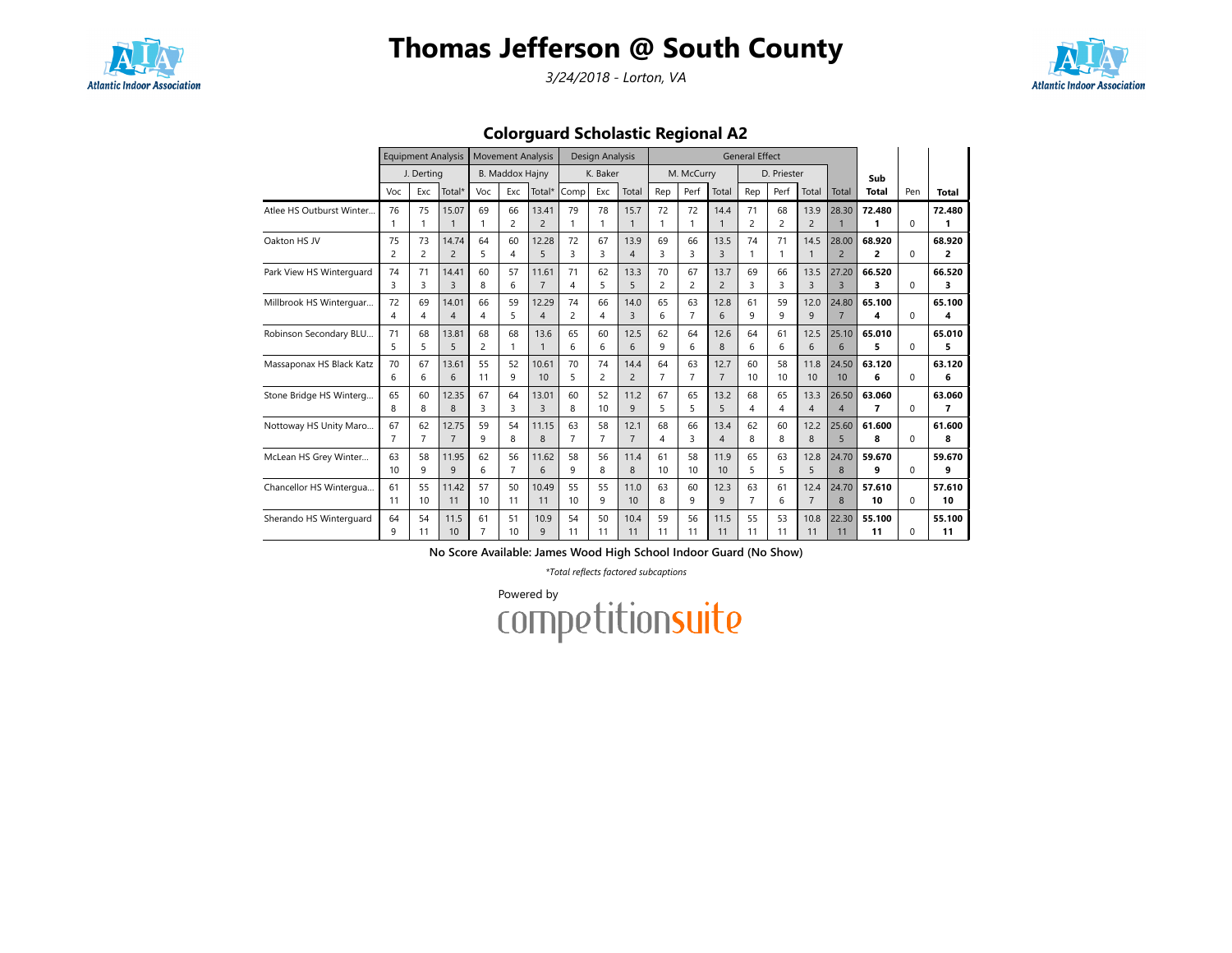

3/24/2018 - Lorton, VA



Colorguard Scholastic Regional A1

|                           |                |                | <b>Equipment Analysis</b> |                | <b>Movement Analysis</b> |                |                | Design Analysis |                |                |                |                          | <b>General Effect</b> |             |                |                          |        |              |        |
|---------------------------|----------------|----------------|---------------------------|----------------|--------------------------|----------------|----------------|-----------------|----------------|----------------|----------------|--------------------------|-----------------------|-------------|----------------|--------------------------|--------|--------------|--------|
|                           |                | J. Dertina     |                           |                | <b>B. Maddox Hajny</b>   |                |                | K. Baker        |                |                | M. McCurry     |                          |                       | D. Priester |                |                          | Sub    |              |        |
|                           | Voc            | Exc            | Total*                    | Voc            | Exc                      | Total*         | Comp           | Exc             | Total          | Rep            | Perf           | Total                    | Rep                   | Perf        | Total          | Total                    | Total  | Pen          | Total  |
| Washington-Lee HS Wint    | 81             | 80             | 16.07                     | 78             | 78                       | 15.6           | 86             | 81              | 16.7           | 70             | 68             | 13.8                     | 77                    | 75          | 15.2           | 29.00                    | 77.370 |              | 77.370 |
|                           | 1              | $\overline{c}$ | $\overline{2}$            | 3              | 3                        |                |                | 1               |                | 6              | 6              | 6                        |                       | 1           |                | $\overline{2}$           | 1      | $\Omega$     | 1      |
| Orange County HS Winte    | 78             | 82             | 16.12                     | 79             | 80                       | 15.93          | 76             | 80              | 15.6           | 75             | 74             | 14.9                     | 72                    | 69          | 14.1           | 29.00                    | 76.650 |              | 76.650 |
|                           | 3              |                |                           | $\overline{c}$ | $\overline{c}$           | $\overline{2}$ | 4              | 2               | $\overline{2}$ | $\overline{2}$ | $\overline{c}$ | $\overline{c}$           | 5                     | 4           | 5              | $\overline{2}$           | 2      | $\Omega$     | 2      |
| Robinson Secondary GOL    | 79             | 79             | 15.8                      | 82             | 83                       | 16.53          | 77             | 75              | 15.2           | 74             | 70             | 14.4                     | 73                    | 69          | 14.2           | 28.60                    | 76.130 |              | 76.130 |
|                           | $\overline{c}$ | 3              | 3                         |                | -1                       |                | ₹              | 3               | 4              | 3              | 4              | $\boldsymbol{\varDelta}$ | 4                     | 4           | $\overline{4}$ | $\boldsymbol{\varDelta}$ | 3      | 0            | 3      |
| Potomac Falls HS Winterg  | 75             | 74             | 14.87                     | 76             | 75                       | 15.07          | 73             | 70              | 14.3           | 76             | 75             | 15.1                     | 75                    | 73          | 14.8           | 29.90                    | 74.140 |              | 74.140 |
|                           | 4              | 5              | 5                         | 4              | 4                        | 4              | 6              | 6               | 6              | 1              |                |                          | 2                     | 2           | $\overline{2}$ |                          | 4      | 0            | 4      |
| McLean HS Silver Winter   | 74             | 70             | 14.28                     | 75             | 73                       | 14.74          | 79             | 74              | 15.3           | 67             | 65             | 13.2                     | 74                    | 71          | 14.5           | 27.70                    | 72.020 |              | 72.020 |
|                           | 6              | 6              | 6                         | 5              | 6                        | 6              | $\overline{c}$ | 4               | 3              | $\overline{7}$ | $\overline{7}$ | $\overline{7}$           | 3                     | 3           | $\overline{3}$ | 5                        | 5      | $\Omega$     | 5      |
| Luray HS Winterguard      | 75             | 77             | 15.26                     | 73             | 71                       | 14.34          | 72             | 73              | 14.5           | 73             | 72             | 14.5                     | 66                    | 63          | 12.9           | 27.40                    | 71.500 |              | 71.500 |
|                           | 4              | 4              | $\overline{4}$            | $\overline{7}$ | $\overline{7}$           |                |                | 5               | 5              | 4              | 3              | $\overline{3}$           | 6                     | 6           | 6              | 6                        | 6      | $\Omega$     | 6      |
| Glen Allen HS Winterguard | 69             | 64             | 13.15                     | 71             | 68                       | 13.81          | 74             | 65              | 13.9           | 72             | 69             | 14.1                     | 61                    | 58          | 11.9           | 26.00                    | 66.860 |              | 66.860 |
|                           | 8              | 8              | 8                         | 8              | 8                        | 8              | 5              | 7               | $\overline{7}$ | 5              | 5              | 5                        | $\overline{7}$        | 7           | $\overline{7}$ |                          | 7      | <sup>0</sup> | 7      |
| Powhatan HS JV Winterg    | 66             | 61             | 12.55                     | 74             | 74                       | 14.8           | 65             | 64              | 12.9           | 66             | 61             | 12.7                     | 59                    | 56          | 11.5           | 24.20                    | 64.450 |              | 64.450 |
|                           | 9              | 9              | 9                         | 6              | 5                        | 5              | 8              | 8               | 8              | 8              | 9              | $\mathsf{q}$             | 8                     | 8           | 8              | 8                        | 8      | $\Omega$     | 8      |
| Herndon HS Winterguard    | 70             | 65             | 13.35                     | 68             | 64                       | 13.08          | 63             | 57              | 12.0           | 65             | 63             | 12.8                     | 58                    | 56          | 11.4           | 24.20                    | 62.630 |              | 62.630 |
|                           | 7              | 7              | $\overline{7}$            | 9              | q                        | 9              | 9              | 9               | 9              | 9              | 8              | 8                        | 9                     | 8           | 9              | 8                        | 9      | <sup>0</sup> | 9      |

\*Total reflects factored subcaptions

### Colorguard Independent Regional A

|                           |     |            |        | Equipment Analysis   Movement Analysis |                 |      |             | Design Analysis |       |     |            |       | General Effect |             |       |       |              |     |        |
|---------------------------|-----|------------|--------|----------------------------------------|-----------------|------|-------------|-----------------|-------|-----|------------|-------|----------------|-------------|-------|-------|--------------|-----|--------|
|                           |     | J. Dertina |        |                                        | B. Maddox Hajny |      |             | K. Baker        |       |     | M. McCurry |       |                | D. Priester |       |       | Sub          |     |        |
|                           | Voc | Exc        | Total* | Voc                                    | Exc             |      | Total* Comp | Exc             | Total | Rep | Perf       | Total | Rep            | Perf        | Total | Total | <b>Total</b> | Pen | Total  |
| Stafford Independent Gold | 68  | 58         | 12.3   | 72                                     | 62              | 13.1 | 60          | 59              | 11.9  | 68  | 61         | 12.9  | 60             | 58          | 11.8  | 24.70 | 62.000       |     | 62.000 |
|                           |     |            |        |                                        |                 |      |             |                 |       |     |            |       |                |             |       |       |              |     |        |

\*Total reflects factored subcaptions

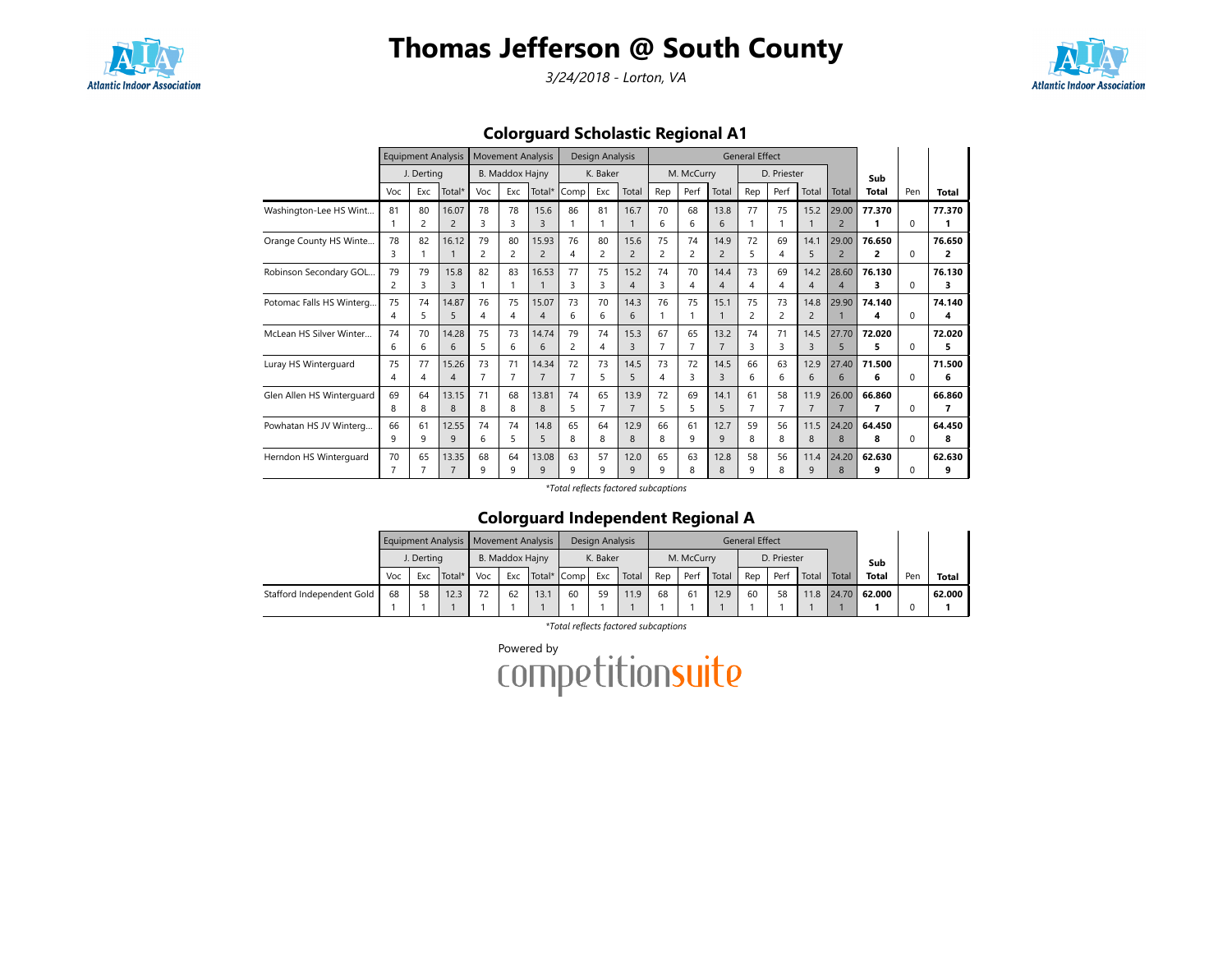

3/24/2018 - Lorton, VA



Colorguard Scholastic A3

|                          |     |                | <b>Equipment Analysis</b> |                |                        | <b>Movement Analysis</b> |      | Design Analysis |                |                |                |                | <b>General Effect</b> |             |                |                          |              |     |        |
|--------------------------|-----|----------------|---------------------------|----------------|------------------------|--------------------------|------|-----------------|----------------|----------------|----------------|----------------|-----------------------|-------------|----------------|--------------------------|--------------|-----|--------|
|                          |     | J. Dertina     |                           |                | <b>B. Maddox Hajny</b> |                          |      | K. Baker        |                |                | M. McCurry     |                |                       | D. Priester |                |                          | Sub          |     |        |
|                          | Voc | Exc            | Total*                    | Voc            | Exc                    | Total*                   | Comp | Exc             | Total          | Rep            | Perf           | Total          | Rep                   | Perf        | Total          | Total                    | <b>Total</b> | Pen | Total  |
| Spotsylvania HS Rhythm   | 68  | 65             | 13.21                     | 68             | 69                     | 13.73                    | 71   | 70              | 14.1           | 78             | 76             | 15.4           | 76                    | 74          | 15.0           | 30.40                    | 71.440       |     | 71.440 |
|                          | 6   | 5              | 5                         | 3              | 3                      | 3                        | 4    | 2               | 3              |                |                |                |                       |             | $\mathbf 1$    |                          | 2            | 2   | 1      |
| Briar Woods HS Falconair | 71  | 73             | 14.46                     | 70             | 70                     | 14.0                     | 69   | 68              | 13.7           | 77             | 75             | 15.2           | 68                    | 65          | 13.3           | 28.50                    | 70.660       |     | 70.660 |
|                          | 3   |                | $\overline{2}$            | $\overline{c}$ | $\overline{c}$         | $\overline{c}$           | 6    | 4               | 5              | $\overline{c}$ | $\overline{c}$ | $\overline{c}$ | $\overline{7}$        | 7           | $\overline{7}$ | $\boldsymbol{\varDelta}$ | 3            | 2   | 2      |
| South County HS Winterg  | 70  | 69             | 13.87                     | 64             | 64                     | 12.8                     | 72   | 73              | 14.5           | 74             | 72             | 14.6           | 71                    | 69          | 14.0           | 28.60                    | 69.770       |     | 69.770 |
|                          | 4   | 3              | 3                         | 6              | 6                      | 6                        | ₹    |                 |                | 6              | 6              | $\sqrt{2}$     | 3                     | 3           | 3              | $\mathbf{R}$             | 4            | 2   | з      |
| Potomac HS Pride of Pot  | 75  | 72             | 14.61                     | 72             | 72                     | 14.4                     | 70   | 62              | 13.2           | 75             | 73             | 14.8           | 75                    | 72          | 14.7           | 29.50                    | 71.710       | 2   | 69.710 |
|                          |     | 2              |                           | 1              |                        |                          | 5    | $\overline{7}$  | 6              | 4              | 5              | 5              | 2                     | 2           | $\overline{2}$ | $\overline{2}$           | 1            |     | 4      |
| Yorktown HS Winterguard  | 72  | 66             | 13.62                     | 63             | 62                     | 12.47                    | 74   | 69              | 14.3           | 76             | 74             | 15.0           | 65                    | 63          | 12.8           | 27.80                    | 68.190       |     | 68.190 |
|                          | 2   | 4              | $\overline{4}$            | 7              | $\overline{7}$         |                          |      | 3               | $\overline{2}$ | 3              | З              | $\overline{3}$ | 9                     | 9           | 9              | 8                        | 5            | 2   | 5      |
| Chancellor HS Wintergua  | 69  | 63             | 13.02                     | 66             | 65                     | 13.07                    | 65   | 61              | 12.6           | 73             | 71             | 14.4           | 69                    | 66          | 13.5           | 27.90                    | 66.590       |     | 66.590 |
|                          | 5   | 6              | 6                         | 5              | 5                      | 5                        | 8    | 8               | 9              | $\overline{7}$ |                | $\overline{7}$ | 5                     | 6           | 6              | 6                        | 6            | 2   | 6      |
| Nottoway HS Unity Gold   | 64  | 61             | 12.41                     | 67             | 66                     | 13.27                    | 68   | 60              | 12.8           | 72             | 70             | 14.2           | 70                    | 68          | 13.8           | 28.00                    | 66.480       |     | 66.480 |
|                          | q   | 9              | 9                         | 4              | $\overline{4}$         | 4                        | 7    | 9               | 8              | 8              | 8              | 8              | 4                     | 4           | $\overline{4}$ | 5                        | 7            | 2   | 7      |
| Oakton HS Winterguard    | 67  | 62             | 12.75                     | 61             | 58                     | 11.81                    | 73   | 67              | 14.0           | 71             | 67             | 13.8           | 69                    | 67          | 13.6           | 27.40                    | 65.960       |     | 65.960 |
|                          | 8   | $\overline{7}$ | 8                         | 9              | 9                      | 9                        | 2    | 5               | $\overline{A}$ | 9              | 9              | $\mathsf{q}$   | 5                     | 5           | 5              | 9                        | 8            | 2   | 8      |
| Mt Vernon HS Winterguard | 68  | 62             | 12.82                     | 62             | 59                     | 12.01                    | 65   | 65              | 13.0           | 75             | 74             | 14.9           | 66                    | 64          | 13.0           | 27.90                    | 65.730       |     | 65.730 |
|                          | 6   | $\overline{7}$ | $\overline{7}$            | 8              | 8                      | 8                        | 8    | 6               | $\overline{7}$ | 4              | 3              | 4              | 8                     | 8           | 8              | 6                        | 9            | 2   | 9      |

\*Total reflects factored subcaptions

### Colorguard Scholastic A2

|                          |     |            | Equipment Analysis   Movement Analysis |     |                 |          |      | Design Analysis |       |     |            |       | <b>General Effect</b> |             |       |       |              |     |              |
|--------------------------|-----|------------|----------------------------------------|-----|-----------------|----------|------|-----------------|-------|-----|------------|-------|-----------------------|-------------|-------|-------|--------------|-----|--------------|
|                          |     | J. Derting |                                        |     | B. Maddox Hajny |          |      | K. Baker        |       |     | M. McCurry |       |                       | D. Priester |       |       | Sub          |     |              |
|                          | Voc | Exc        | Total*                                 | Voc | Exc             | Total* I | Comp | Exc             | Total | Rep | Perf       | Total | Rep                   | Perf        | Total | Total | <b>Total</b> | Pen | <b>Total</b> |
| John Champe Winter Gua   | 70  | 73         | 14.39                                  | 75  | 74              | 14.87    | 76   | 75              | 15.1  | 75  | 74         | 14.9  | 73                    | 70          | 14.3  | 29.20 | 73.560       |     | 73.560       |
|                          |     |            |                                        |     |                 |          |      |                 |       |     |            |       |                       |             |       |       |              |     |              |
| West Springfield HS Wint | 69  | 59         | 12.5                                   | 68  | 65              | 13.21    | 71   | 68              | 13.9  | 76  | 72         | 14.8  | 68                    | 65          | 13.3  | 28.10 | 67.710       | 0.2 | 67.510       |
|                          |     |            |                                        |     |                 |          |      |                 |       |     |            |       |                       |             |       |       |              |     |              |

\*Total reflects factored subcaptions